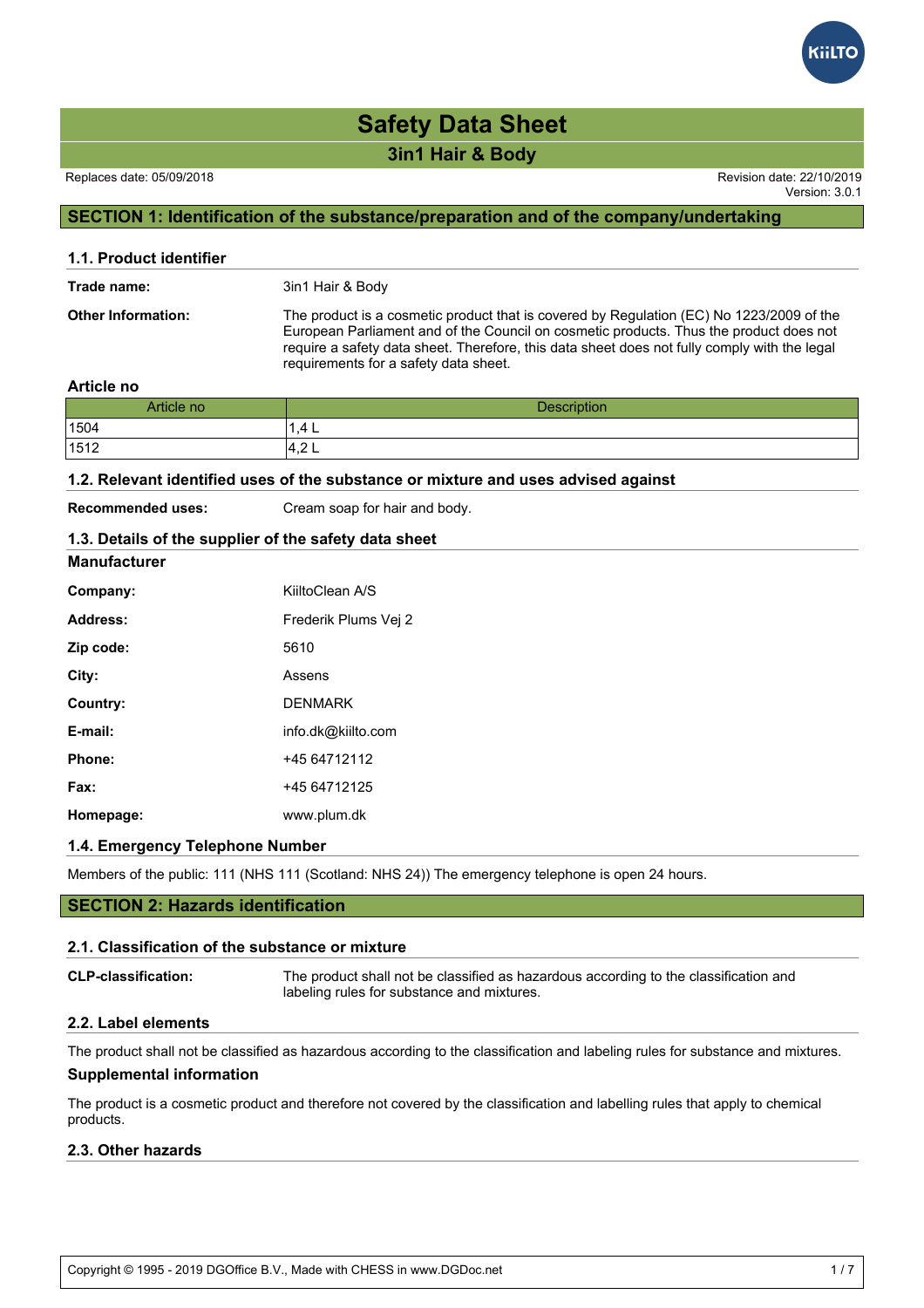**3in1 Hair & Body**

Version: 3.0.1

**GilTC** 

The product does not contain any PBT or vPvB substances.

### **SECTION 3: Composition/information on ingredients**

#### **3.2. Mixtures**

| Substance                                                                            | <b>CAS No</b> | EC No | <b>REACH Reg. No.</b> | Concentration | <b>Notes</b> | CLP-<br>classification |
|--------------------------------------------------------------------------------------|---------------|-------|-----------------------|---------------|--------------|------------------------|
| <b>AQUA</b>                                                                          | 7732-18-5     |       |                       | 70 - 90%      |              |                        |
| Sodium<br>LAURETH<br><b>SULFATE</b>                                                  | 9004-82-4     |       |                       | $5 - 10%$     |              |                        |
| COCAMIDOPRO<br><b>PYL BETAINE</b>                                                    | 61789-40-0    |       |                       | $1 - 5%$      |              |                        |
| <b>DIOLEOYLETHY</b><br>L<br><b>HYDROXYETHY</b><br>LMONIUM<br><b>METHOSULFAT</b><br>E | 155042-51-6   |       |                       | $< 1\%$       |              |                        |
| Sodium<br><b>CHLORIDE</b>                                                            | 7647-14-5     |       |                       | $< 1\%$       |              |                        |
| PHENOXYETHA<br><b>NOL</b>                                                            | 122-99-6      |       |                       | $< 1\%$       |              |                        |
| <b>PANTHENOL</b>                                                                     | 81-13-0       |       |                       | $< 1\%$       |              |                        |
| GUAR<br><b>HYDROXYPRO</b><br>PYLTRIMONIUM<br><b>CHLORIDE</b>                         | 65497-29-2    |       |                       | $< 1\%$       |              |                        |
| SODIUM<br><b>BENZOATE</b>                                                            | 532-32-1      |       |                       | $< 1\%$       |              |                        |
| <b>IISOPROPYL</b><br><b>PALMITATE</b>                                                | 142-91-6      |       |                       | $< 1\%$       |              |                        |
| PARFUM                                                                               |               |       |                       | $< 1\%$       |              |                        |
| PROPYLENE<br>GLYCOL                                                                  | 57-55-6       |       |                       | $< 1\%$       |              |                        |
| <b>CITRIC ACID</b>                                                                   | 77-92-9       |       |                       | $< 1\%$       |              |                        |
| STYRENE/ACRY<br>LATES<br><b>COPOLYMER</b>                                            | 9010-92-8     |       |                       | $< 0.1\%$     |              |                        |

Please see section 16 for the full text of H-phrases.

#### **SECTION 4: First aid measures**

#### **4.1. Description of first aid measures**

| Inhalation:          | Seek medical advice in case of persistent discomfort.                                                                                                                                                                                                                                                                                                                       |
|----------------------|-----------------------------------------------------------------------------------------------------------------------------------------------------------------------------------------------------------------------------------------------------------------------------------------------------------------------------------------------------------------------------|
| Ingestion:           | Wash out mouth thoroughly and drink 1-2 glasses of water in small sips. Seek medical<br>advice in case of persistent discomfort.                                                                                                                                                                                                                                            |
| <b>Skin contact:</b> | Wash the skin with water.                                                                                                                                                                                                                                                                                                                                                   |
| Eye contact:         | Flush with water (preferably using eye wash equipment) until irritation subsides. Seek<br>medical advice if symptoms persist.                                                                                                                                                                                                                                               |
| General:             | In case of doubt or if symptoms persist, seek medical advice. The product has been safety<br>evaluated in accordance with Regulation (EC) No 1223/2009 on cosmetic products, Article<br>10. If, despite the implemented safety evaluations, problems or discomfort are still<br>experienced when using the product, please report it to KiiltoClean A/S, info.dk@kiilto.com |
|                      | Convight @ 1005 2010 DCOffice R V Made with CHESS in www.DCDoc.pot                                                                                                                                                                                                                                                                                                          |

are metric shown adverse effects shown adverse effects shown always be reported to the competent authority of  $\mathcal{A}$ 

Copyright © 1995 - 2019 DGOffice B.V., Made with CHESS in www.DGDoc.net 2 / 7 **2 of the Regulation 2 / 7**  $\sim$  2 / 7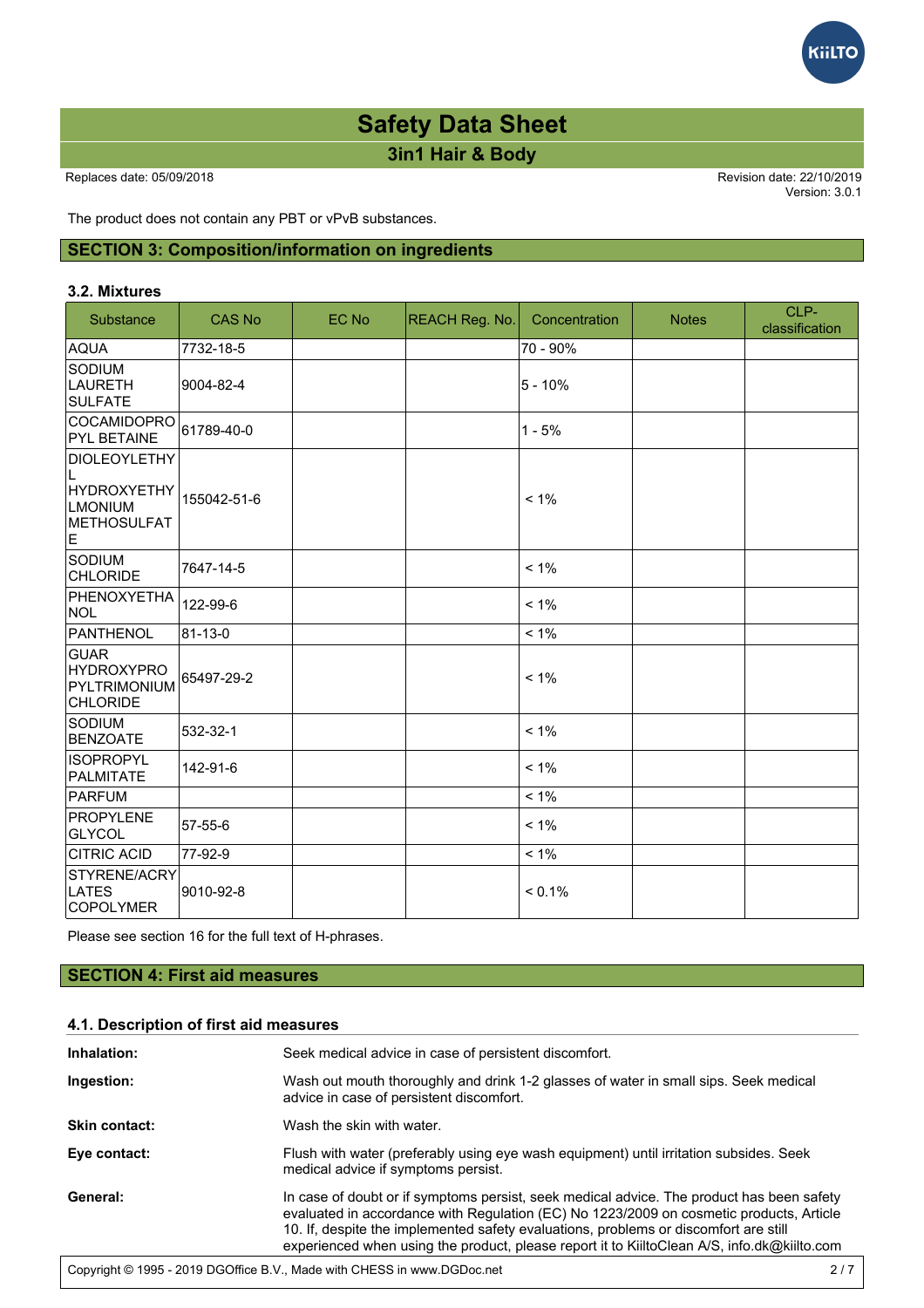

#### **3in1 Hair & Body In case of doubt of doubt or if symptoms persisted advice. The product has been safety of doubt or if symptoms persisted and advice. The product has been safety of the product has been safety of the pro** evaluated in accordance with Regulation (EC) No 1223/2009 on cosmetic products, Article products, Article products, Article products, Article products, Article products, Article products, Article products, Article products

Replaces date: 05/09/2018

Version: 3.0.1 Revision date: 22/10/2019 experienced when using the product  $\alpha$  is to  $\alpha$  it to  $K$  is to  $K$  information.  $\alpha$ 

or phone +45 6471 2112, so that necessary remedial measures can be initiated and the obligation to report serious adverse effects in accordance with Article 23 of the Regulation are met. Serious adverse effects should always be reported to the competent authority of the State where the issue occurred.

#### **4.2. Most important symptoms and effects, both acute and delayed**

Not relevant, as the product is a cosmetic product.

#### **4.3. Indication of any immediate medical attention and special treatment needed**

No special immediate treatment required.

#### **SECTION 5: Fire-fighting measures**

#### **5.1. Extinguishing media**

| Suitable extinguishing media:      | The product is not directly flammable. Choose extinguishing agents based on the<br>surrounding fire. |
|------------------------------------|------------------------------------------------------------------------------------------------------|
| Unsuitable extinguishing<br>media: | Do not use water stream, as it may spread the fire.                                                  |

#### **5.2. Special hazards arising from the substance or mixture**

The product is not directly flammable. Avoid inhalation of vapour and fumes - seek fresh air.

#### **5.3. Advice for fire-fighters**

If there is a risk of exposure to vapour and flue gases, a self-contained breathing apparatus must be worn.

#### **SECTION 6: Accidental release measures**

#### **6.1. Personal precautions, protective equipment and emergency procedures**

**For non-emergency personnel:** Keep unnecessary personnel away.

**For emergency responders:** In addition to the above: No special steps are necessary.

#### **6.2. Environmental precautions**

Do not discharge large quantities of concentrated spills and residue into drains.

#### **6.3. Methods and material for containment and cleaning up**

Contain and absorb spill with sand or other absorbent material and transfer to suitable waste containers. Wipe up minor spills with a cloth. Rinse with water.

#### **6.4. Reference to other sections**

See section 8 for type of protective equipment. See section 13 for instructions on disposal.

#### **SECTION 7: Handling and storage**

#### **7.1. Precautions for safe handling**

No special requirements.

#### **7.2. Conditions for safe storage, including any incompatibilities**

Storage temperature: 0-30 °C.

#### **7.3. Specific end use(s)**

None.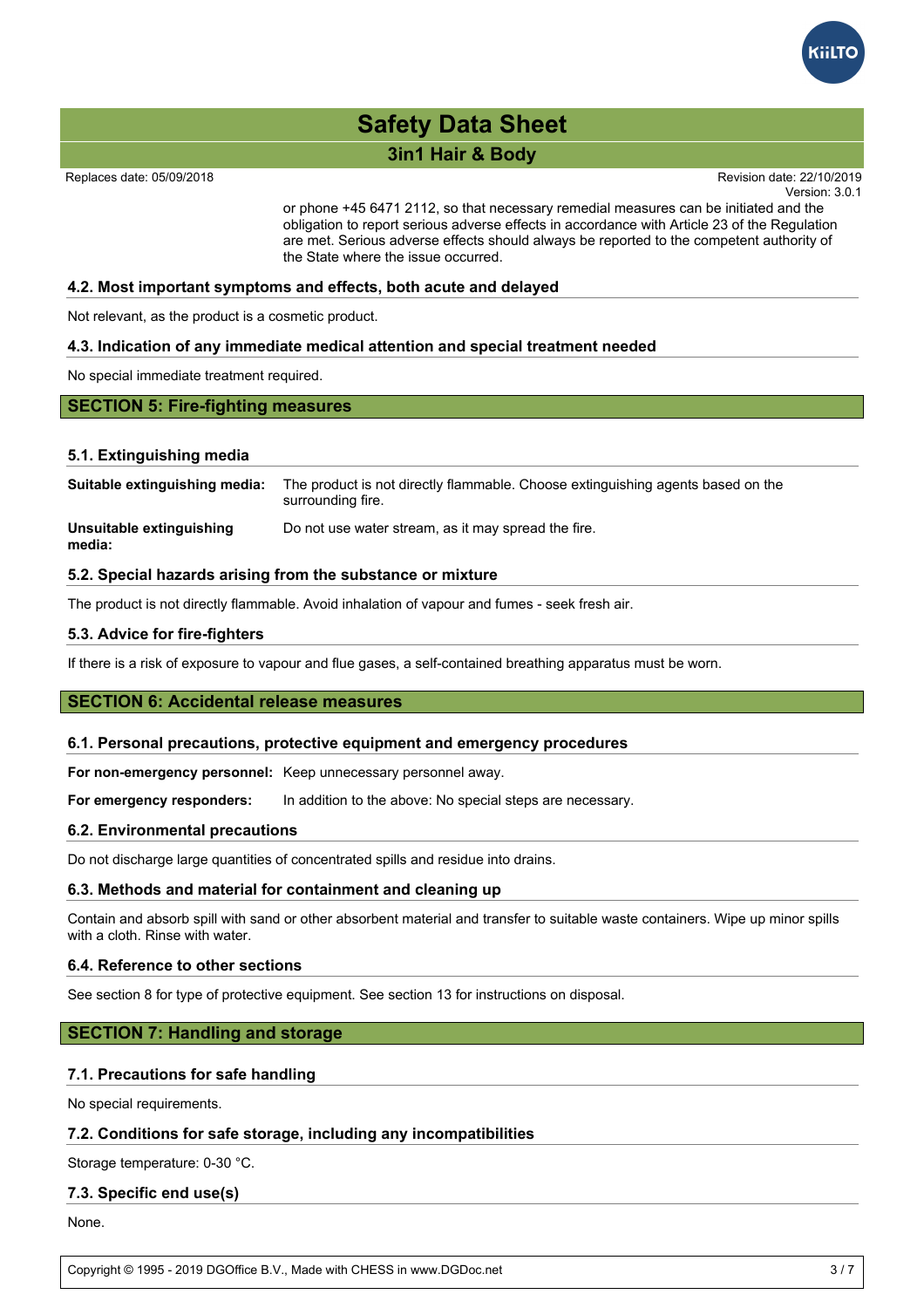**3in1 Hair & Body**

Replaces date: 05/09/2018 Revision date: 22/10/2019

Version: 3.0.1

### **SECTION 8: Exposure controls/personal protection**

| 8.1. Control parameters                                                 |                                                          |  |  |
|-------------------------------------------------------------------------|----------------------------------------------------------|--|--|
| <b>Occupational exposure limit:</b>                                     | Contains no substances subject to reporting requirements |  |  |
| <b>Other Information:</b>                                               | The product requires no special exposure control.        |  |  |
| 8.2. Exposure controls                                                  |                                                          |  |  |
| Appropriate engineering<br>controls:                                    | Wear the personal protective equipment specified below.  |  |  |
| Personal protective equipment, Not required.<br>eye/face protection:    |                                                          |  |  |
| Personal protective equipment, Not required.<br>skin protection:        |                                                          |  |  |
| Personal protective equipment, Not required.<br>hand protection:        |                                                          |  |  |
| Personal protective equipment, Not required.<br>respiratory protection: |                                                          |  |  |
| <b>Environmental exposure</b><br>controls:                              | Ensure compliance with local regulations for emissions.  |  |  |
| <b>SECTION 9: Physical and chemical properties</b>                      |                                                          |  |  |

#### **9.1. Information on basic physical and chemical properties**

| Parameter                               |                                  | Value/unit     |  |
|-----------------------------------------|----------------------------------|----------------|--|
| <b>State</b>                            | Viscous liquid.                  |                |  |
| Colour                                  | Grey White                       |                |  |
| Odour                                   | Perfumed odour                   |                |  |
| Solubility                              | Soluble in the following: Water. |                |  |
| <b>Explosive properties</b>             | Non-explosive                    |                |  |
| Oxidising properties                    | N/A                              |                |  |
| Parameter                               | Value/unit                       | <b>Remarks</b> |  |
| pH (solution for use)                   | No data                          |                |  |
| pH (concentrate)                        | $4.5 - 5.8$                      |                |  |
| Melting point                           | No data                          |                |  |
| Freezing point                          | No data                          |                |  |
| Initial boiling point and boiling range | No data                          |                |  |
| <b>Flash Point</b>                      | No data                          |                |  |
| Evaporation rate                        | No data                          |                |  |
| Flammability (solid, gas)               | No data                          |                |  |
| Flammability limits                     | No data                          |                |  |
| <b>Explosion limits</b>                 | No data                          |                |  |
| Vapour pressure                         | No data                          |                |  |
| Vapour density                          | No data                          |                |  |
| Relative density                        | No data                          |                |  |
| Partition coefficient n-octonol/water   | No data                          |                |  |
| Auto-ignition temperature               | No data                          |                |  |
| Decomposition temperature               | No data                          |                |  |
| Viscosity                               | 7000 - 12000 cps                 |                |  |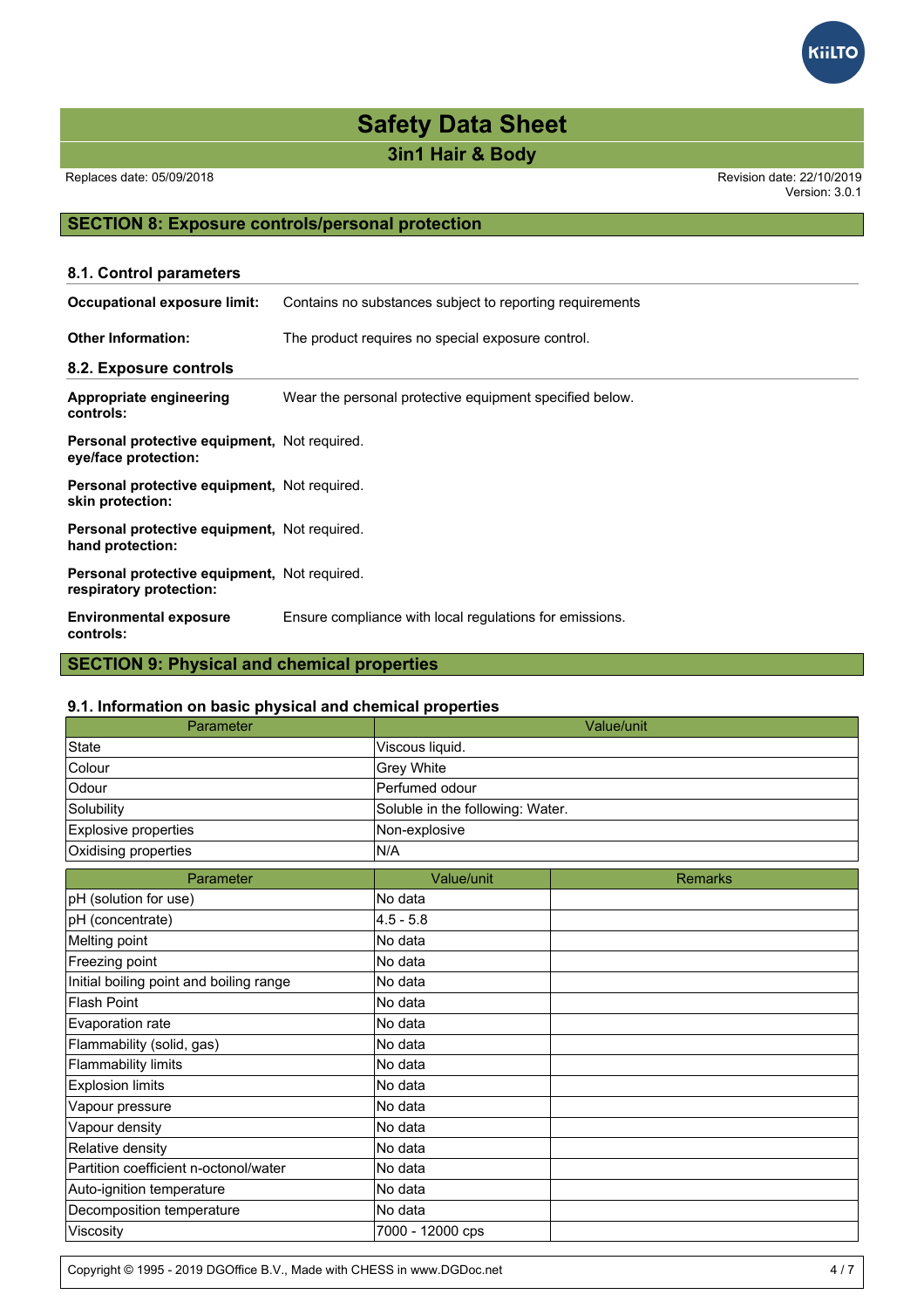

None known.

### **SECTION 11: Toxicological information**

#### **11.1. Information on toxicological effects**

| Acute toxicity - oral:                                     | Ingestion of large quantities may cause discomfort. The product does not have to be<br>classified. |
|------------------------------------------------------------|----------------------------------------------------------------------------------------------------|
| Acute toxicity - dermal:                                   | The product does not have to be classified.                                                        |
| Acute toxicity - inhalation:                               | The product does not have to be classified.                                                        |
| <b>Skin corrosion/irritation:</b>                          | The product does not have to be classified.                                                        |
| Serious eye damage/eye<br>irritation:                      | Temporary irritation. The product does not have to be classified.                                  |
| <b>Respiratory sensitisation or</b><br>skin sensitisation: | The product does not have to be classified.                                                        |
| Germ cell mutagenicity:                                    | The product does not have to be classified.                                                        |
| <b>Carcinogenic properties:</b>                            | The product does not have to be classified.                                                        |
| <b>Reproductive toxicity:</b>                              | The product does not have to be classified.                                                        |
| <b>Single STOT exposure:</b>                               | The product does not have to be classified.                                                        |
| <b>Repeated STOT exposure:</b>                             | The product does not have to be classified.                                                        |
| <b>Aspiration hazard:</b>                                  | The product does not have to be classified.                                                        |

Copyright © 1995 - 2019 DGOffice B.V., Made with CHESS in www.DGDoc.net 5 / 7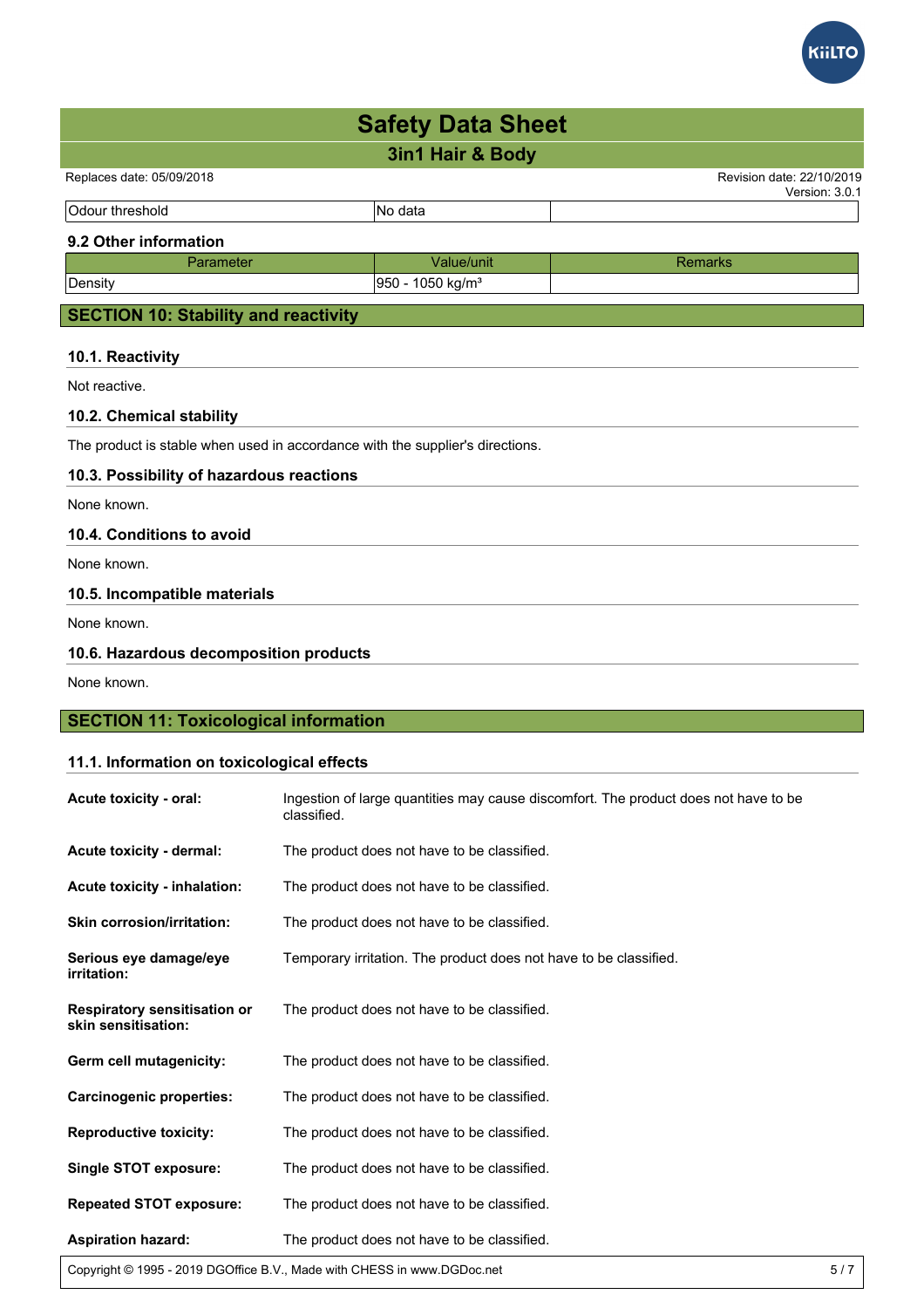

# **3in1 Hair & Body**

Replaces date: 05/09/2018 **Replaces** date: 22/10/2019

Version: 3.0.1

**Other toxicological effects:** The product has been safety evaluated in accordance with Regulation (EC) No 1223/2009 on cosmetic products, Article 10.

## **SECTION 12: Ecological information**

#### **12.1. Toxicity**

The product does not have to be classified.

#### **12.2. Persistence and degradability**

Expected to be biodegradable.

#### **12.3. Bioaccumulative potential**

No bioaccumulation expected.

**12.4. Mobility in soil**

Test data are not available.

#### **12.5. Results of PBT and vPvB assessment**

The product does not contain any PBT or vPvB substances.

#### **12.6. Other adverse effects**

None known.

#### **SECTION 13: Disposal considerations**

#### **13.1. Waste treatment methods**

Contact the local authorities.

Empty, cleansed packaging should be disposed of for recycling.

**Category of waste:** 07 06 99 wastes not otherwise specified

#### **SECTION 14: Transport information**

**14.1. UN-No.:** Not applicable. **14.4. Packing group:** Not applicable. **14.2. UN proper shipping name: 14.3. Transport hazard class(es):**

Not applicable.

Not applicable. **14.5. Environmental hazards:**

Not applicable.

**14.6. Special precautions for user**

None.

#### **14.7. Transport in bulk according to Annex II of MARPOL and the IBC Code**

Not applicable.

#### **SECTION 15: Regulatory information**

#### **15.1. Safety, health and environmental regulations/legislation specific for the substance or mixture**

**Special Provisions:** This product is covered by Regulation (EC) No 1223/2009 of the European Parliament and of the Council on cosmetic products. The product is therefore not covered by Regulation (EC) No 1272/2008 of the European Parliament and Council of 16 December 2008 on

classification, labelling and packaging of substances and mixtures in accordance with